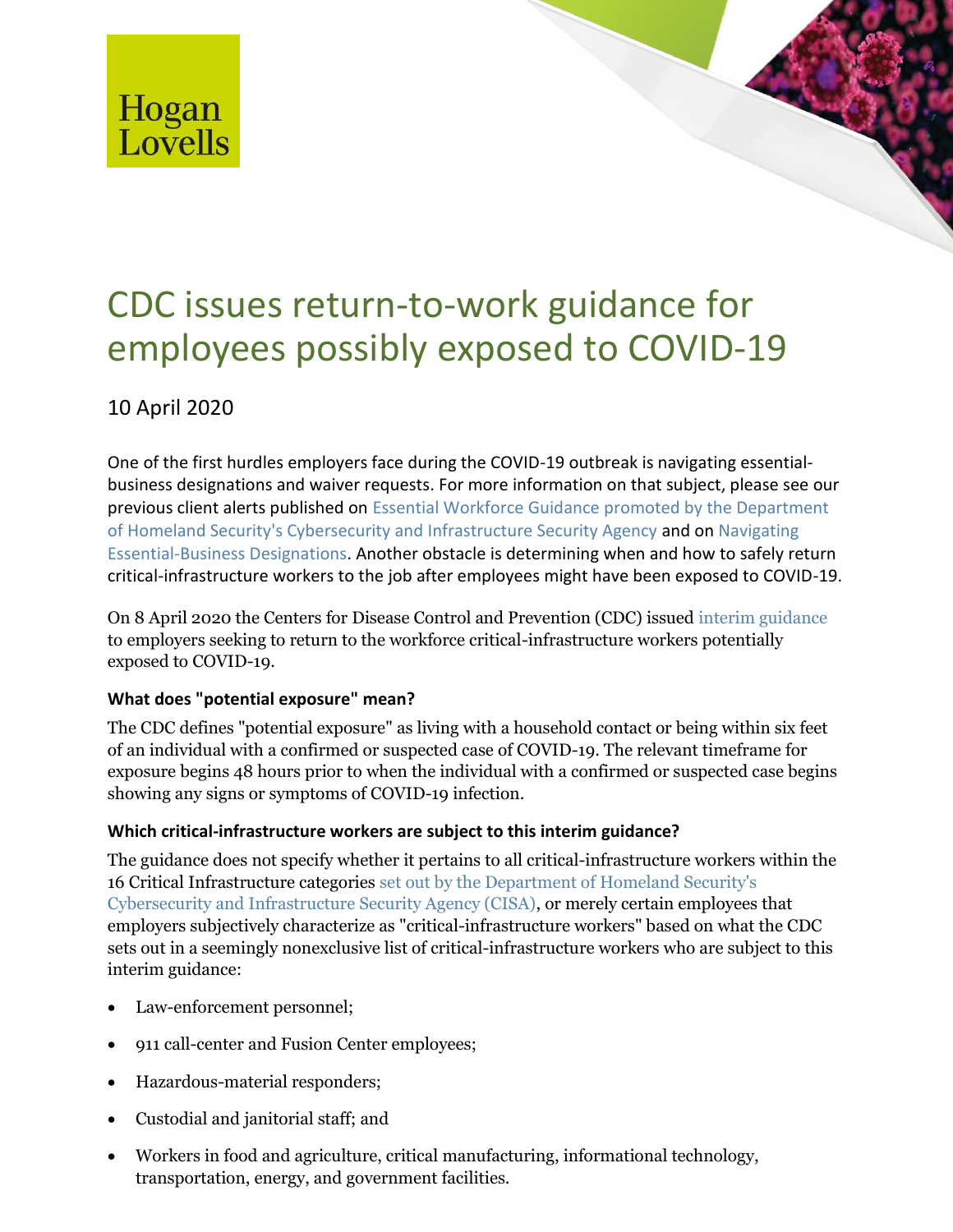#### **What safety protocols should employers establish?**

As a threshold matter, the CDC recommends that critical-infrastructure workers who may have been exposed to COVID-19 return to work *only* if they are asymptomatic. And even then, and *for all employees working in critical-infrastructure roles***,** employers should implement the following safety protocols:

- **Prescreen**: The CDC recommends that employers take the temperatures of potentially exposed employees prior to those employees entering the facility or workspace.
- **Monitor regularly**: Even if a potentially exposed employee does not have a fever or any symptoms of COVID-19, the employee should self-monitor throughout the day through the employer's occupational-health program.
- **Wear a mask**: Employers should require that critical-infrastructure employees wear facemasks for 14 days following the last potential exposure to COVID-19. If employers have a shortage of facemasks, employees should follow the CDC's guidance on making [cloth face](https://www.cdc.gov/coronavirus/2019-ncov/prevent-getting-sick/diy-cloth-face-coverings.html)  [coverings,](https://www.cdc.gov/coronavirus/2019-ncov/prevent-getting-sick/diy-cloth-face-coverings.html) and employers should approve the employee's homemade face coverings prior to entering the facility.
- **Practice social distancing**: To the extent possible, potentially exposed employees should practice social distancing throughout the workday and remain six feet away from the nearest employee. Employers should facilitate social distancing by staggering lunch breaks and expanding break times and break rooms.
- **Disinfect and clean work spaces**: Employers should regularly clean and disinfect all work areas, especially offices, bathrooms, common areas, and shared electronic equipment. The CDC has issued guidance on [cleaning and disinfecting](https://www.cdc.gov/coronavirus/2019-ncov/community/disinfecting-building-facility.html?CDC_AA_refVal=https%3A%2F%2Fwww.cdc.gov%2Fcoronavirus%2F2019-ncov%2Fprepare%2Fdisinfecting-building-facility.html) workspaces.
- **Regulate shared equipment**: Employees should not share headsets or other equipment used in close proximity to an employee's mouth or nose.
- **Send sick employees home**: If any employee becomes sick during the workday, employers should send the sick employee home immediately.
- **Increase air exchanges**: Employers should coordinate with their facility maintenance staff to increase air flow in the workspace.
- **Maintain records**: The CDC recommends that employers compile and maintain records of which employees had contact with a sick employee, starting two days prior to the day the sick employee first showed symptoms. Any employees at the workplace having close contact with the sick employee should be considered exposed.

#### **Conclusion**

In determining when and how employees should return to work, employers should thoughtfully analyze which critical-infrastructure workers are required to perform in-person tasks (lawenforcement officers, for example), and follow the guidance of the CDC. Employers should implement and maintain all of the worker-safety protocols listed above, and post this [CDC flyer](https://www.cdc.gov/coronavirus/2019-ncov/downloads/Essential-Critical-Workers_Dos-and-Donts.pdf) throughout the workspace as well. Employers also should check state and local orders, which may require additional mitigation strategies and procedures for in-person operations.